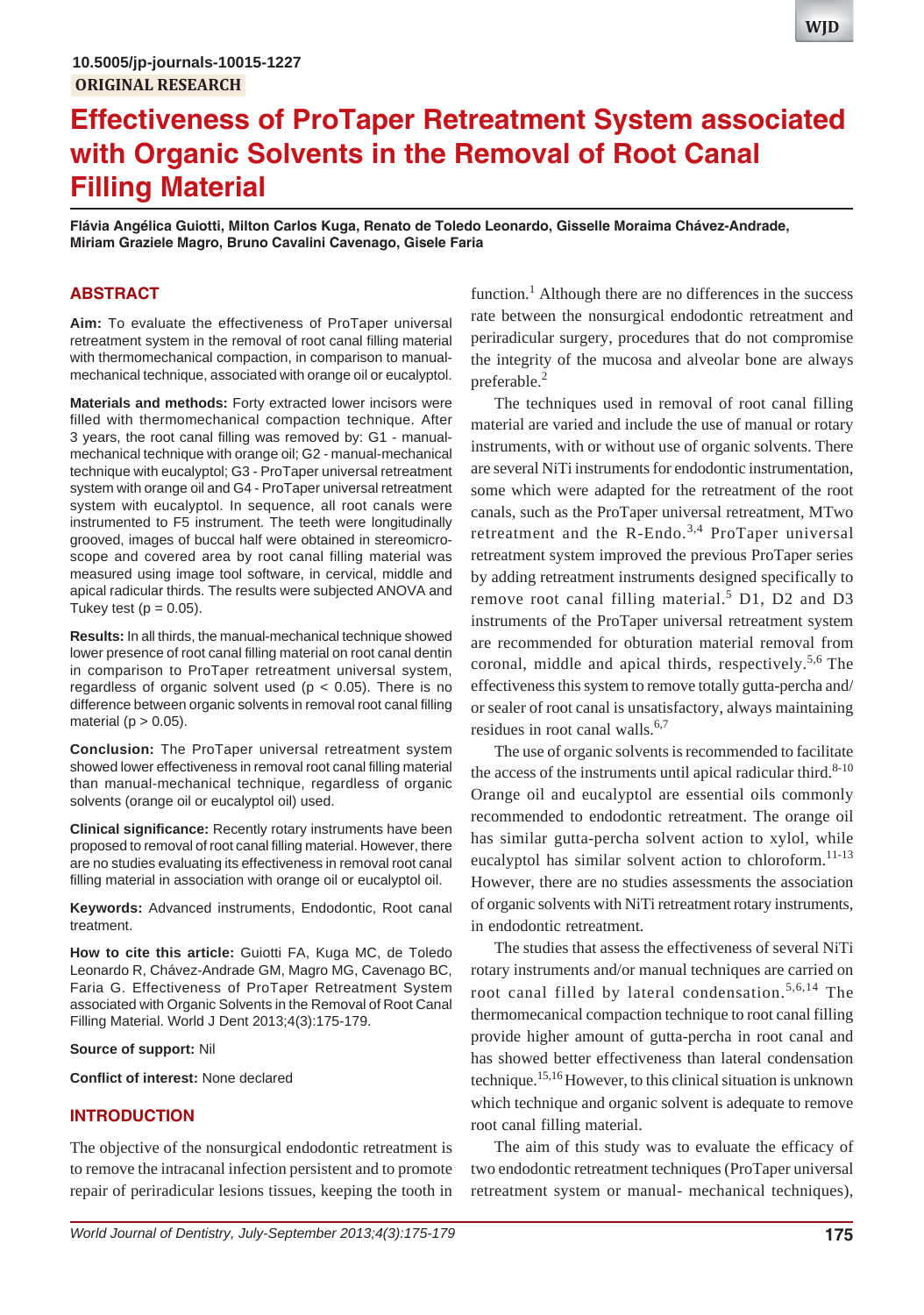associated with organic solvents (orange oil or eucalyptol), in removal of root canal filling material.

## **MATERIALS AND METHODS**

This study was approved by Ethics Committee of Araraquara Dental School, Univ Estadual Paulista, São Paulo, Brazil, in accordance with the principles of the Helsinki declaration. Forty human extracted mandibular central incisors, extracted for periodontal reasons, with similar anatomy, were selected and maintained in 0.1% thymol solution at 4°C. The crowns were removed with a diamond disk (KG Sorensen, Barueri, São Paulo, Brazil), leaving 16 mm of radicular length. A #15K file (Maillefer, Ballaigues, Switzerland) was introduced in the root canal until it was visible at the radicular apex. The working length was established 1.0 mm shorter than the total radicular length and confirmed radiographically.

The root canals were prepared by crown-down technique using Flexofile hand files, as described by Morgan and Montgomery.<sup>17</sup> The apical diameter was prepared until equivalent to #30K-file (Maillefer, Ballaigues, Switzerland). The root canals were irrigated with 5.0 ml of 2.5% sodium hypochlorite (Asfer, São Caetano do Sul, São Paulo, Brazil) at each instrument change. After chemical-mechanical preparation, an additional irrigation with 17% EDTA was performed for 3 minutes followed by a final flush with 5 ml of 2.5% sodium hypochlorite solution. The root canal was dried using paper points. In sequence, the root canals were filled with gutta-percha (Dentsply, Petropolis, Rio de Janeiro, Brazil) and AH Plus sealer (Dentsply DeTrey GmbH, Konstanz, Germany) by thermomechanical compaction technique.15 Coronal radicular access were closed with temporary restorative material (Cavit; 3M, St Paul, MN, USA). The roots were immersed in artificial saliva, which was renewed to each 2 weeks, and maintained at 37°C, for 3 years.

After this time, the teeth were randomly divided into 4 groups  $(n = 10)$  and submitted to several endodontic retreatment protocol. In G1 (Manual-mechanical technique associated with orange oil), initially a #3 and #2 Gates Glidden drill (Maillefer, Ballaigues, Switzerland) were introduced respectively in coronal and middle radicular third, without use of solvent. In sequence, 0.5 ml of orange oil (Biodinâmica, Ibiporã, Paraná, Brazil) was introduced in root canal and a #15 K-file (Maillefer, Ballaigues, Swtizerland) was forced in the apical direction. In sequence, root canal filling material was removed with the sequential use of sizes 15 to 30 hand H-files (Maillefer, Ballaigues, Switzerland) until no more gutta-percha/sealer could be seen on the last file used, as described by Duarte et al*.* 18 In G2

In G3(ProTaper universal retreatment system associated with orange oil), the D1, D2 and D3 ProTaper universal retreatment instruments (Dentsply Maillefer, Ballaigues, Switzerland) were used sequentially, in crown-down direction, until the apical working length previously established, as described by Só et al.<sup>19</sup> At each instrument change, 0.1 ml of orange oil (Biodinâmica, Ibiporã, Paraná, Brazil) was introduced in the root canal. In G4 (ProTaper universal retreatment system associated with eucalyptol), the sequence was similar to G3, but using eucalyptol oil (Biodinâmica, Ibiporã, PR, Brazil). To all groups, canal refinement was accomplished with the shaping (S1 and SX in the cervical third and S2 in the middle third) and finishing instruments (F1, F2 and F3 up to WL), at 2 N/cm torque and 250 rpm speed.

In sequence, the root canals were irrigated with 5.0 ml of 2.5% sodium hypochlorite, aspirated and dried with paper point. The roots were split along their long axis, in the mesiodistal direction, and buccal half was chosen to measure the area covered (in  $mm<sup>2</sup>$ ) by root canal filling material residues. Microscopic images were acquired with a stereomicroscope (Leica Microsystems, Wetzlar, Germany), at 10× magnification and the area covered by residues was measured using Image Tools for Windows 3.00 software (University of Texas Health Science Center, San Antonio, TX), in each radicular third (coronal, middle and apical). Each radicular third was compared only between different groups. The data was analyzed statistically by the ANOVA and Tukey tests ( $p = 0.05$ ).

# **RESULTS**

Table 1 shows average covered area (in  $mm<sup>2</sup>$ ) with root canal filling material residues, in each radicular third to different groups. All groups presented residues persistence on radicular dentin. The total root canal filling material residues presence in G1 and G2 were lower than G3 and

| Table 1: Average radicular dentin covered area (in mm <sup>2</sup> ) by root<br>canal filling material to different groups in each radicular third |                   |                   |                   |                    |
|----------------------------------------------------------------------------------------------------------------------------------------------------|-------------------|-------------------|-------------------|--------------------|
| Groups                                                                                                                                             | G1                | G2                | G <sub>3</sub>    | G4                 |
| Cervical                                                                                                                                           | 0.31 <sup>b</sup> | 2.89 <sup>b</sup> | 9.53 <sup>a</sup> | 12.04 <sup>a</sup> |
| Middle                                                                                                                                             | 0.07 <sup>b</sup> | $0.77^{b}$        | 5.00 <sup>a</sup> | 6.96 <sup>a</sup>  |
| Apical                                                                                                                                             | 0.10 <sup>b</sup> | $0.56^{b}$        | 2.93 <sup>a</sup> | 3.78 <sup>a</sup>  |

a,bDifferent letters, in each line, indicate statistical difference (p < 0.05); G1: Manual-mechanical technique associated with orange oil; G2: Manual-mechanical technique associated with eucalyptol oil; G3: ProTaper universal retreatment system associated with orange oil; G4: ProTaper universal retreatment system associated with eucalyptol oil

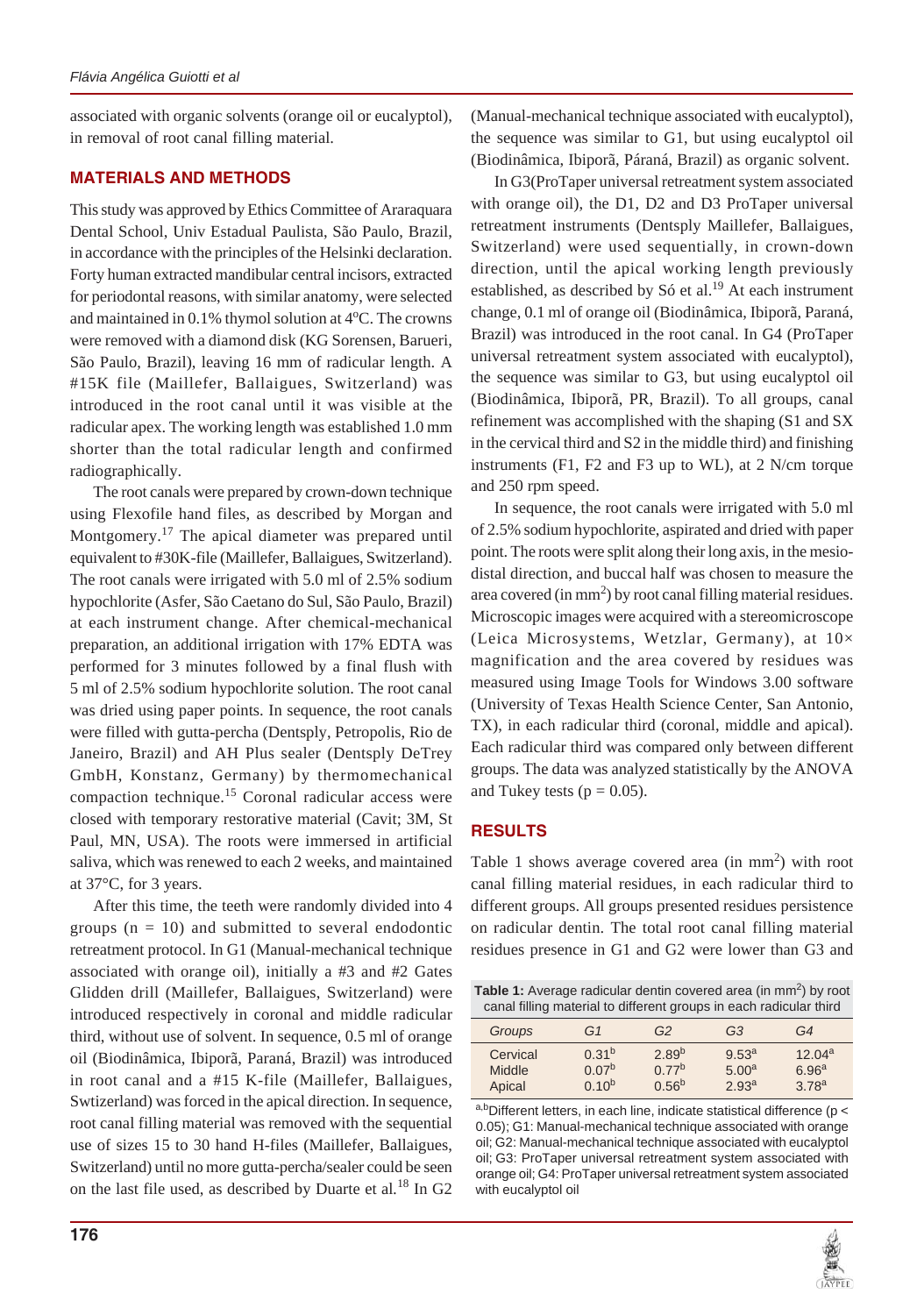*Effectiveness of ProTaper Retreatment System associated with Organic Solvents in the Removal of Root Canal Filling Material*



Figs 1A to D: Representative images of root canal filling material residues on radicular dentin after different endodontic retreatment protocols. (A) G1—manual-mechanical technique associated with orange oil; (B) G2—manual-mechanical technique associated with eucalyptol oil; (C) G3—ProTaper universal retreatment system associated with orange oil; (D) G4—ProTaper universal retreatment system associated with eucalyptol oil

G4 ( $p < 0.05$ ). Regardless of organic solvent used, there was no difference in root canal filling material residues persistence between ProTaper universal retreatment system groups ( $p > 0.05$ ). Similar condition also was observed to manual-mechanical technique groups ( $p > 0.05$ ). When measured in each radicular third, G1 and G2 showed similar amount of residues on radicular dentin, but always lower than G3 and G4 ( $p < 0.05$ ). Representative image of root canal filling material residues on root canal surface to different groups (Figs 1A to D).

#### **DISCUSSION**

The manual-mechanical technique showed lower dentin area covered by root canal filling material residues than provided by ProTaper universal retreatment system, regardless of organic solvent (orange oil or eucalyptol) used, in all radicular thirds.

To evaluate the efficacy of several organic solvents and/ or techniques in removal of root canal filling material several methodologies were used.<sup>12,14,19</sup> In present study, the images of root canal filling material residues on root canal dentin was obtained using a stereomicroscopy.<sup>20</sup> In digitalized images the residues persistence were quantified thorough a specific software.<sup>5</sup> This methodology allows a larger visualization of the root canal wall than images obtained through scanning electron microscopy, allowing the quantification of residues (in mm<sup>2</sup>).<sup>12</sup>

Persistence of thermomechanically compated root canal filling material residues were found in all samples, regardless of removal technique and/or organic solvents used. Similar results were observed in endodontic retreatment of root canal filled by lateral condensation.<sup>5,14,20</sup> In this study, ProTaper universal retreament system provided higher residues persistence on dentin root canal than manualmechanical technique, in all radicular thirds, regardless of organic solvent.

Bramante et  $al<sup>21</sup>$  showed that retreatment rotary systems (Mtwo R and ProTaper universal retreatment) left lower root canal dentin area covered by debris than manualmechanical technique, but these authors not completed the endodontic reinstrumentation, as performed in present study. On the other hand, Aguiar et  $al<sup>22</sup>$  observed that combination of K-file and H-file to obturation removal was more effective than ProTaper universal retreatment system, regardless of the solvent used. To evaluate the effectiveness of a system or method to endodontic retreatment, chemical-mechanical preparation should be finished.<sup>18,22</sup>

The cleanliness of the cervical and middle radicular thirds of canals by manual-mechanical technique was likely caused by previous use of Gates Glidden drills which their kinematics pushes the root canal filling material out of root canal.<sup>19,21,23</sup> As in thermomecanical compaction technique there is a greater amount of gutta-percha than in lateral condensation technique and ProTaper universal retreatment increase the local temperature during its use, is possible that the plasticization of gutta-percha has provided greater persistence of residues on root canal dentin.<sup>21</sup>

Despite the specific design of cross-section of ProTaper universal retreatment, this system acts with rotation, penetration and removal movements, and while to manual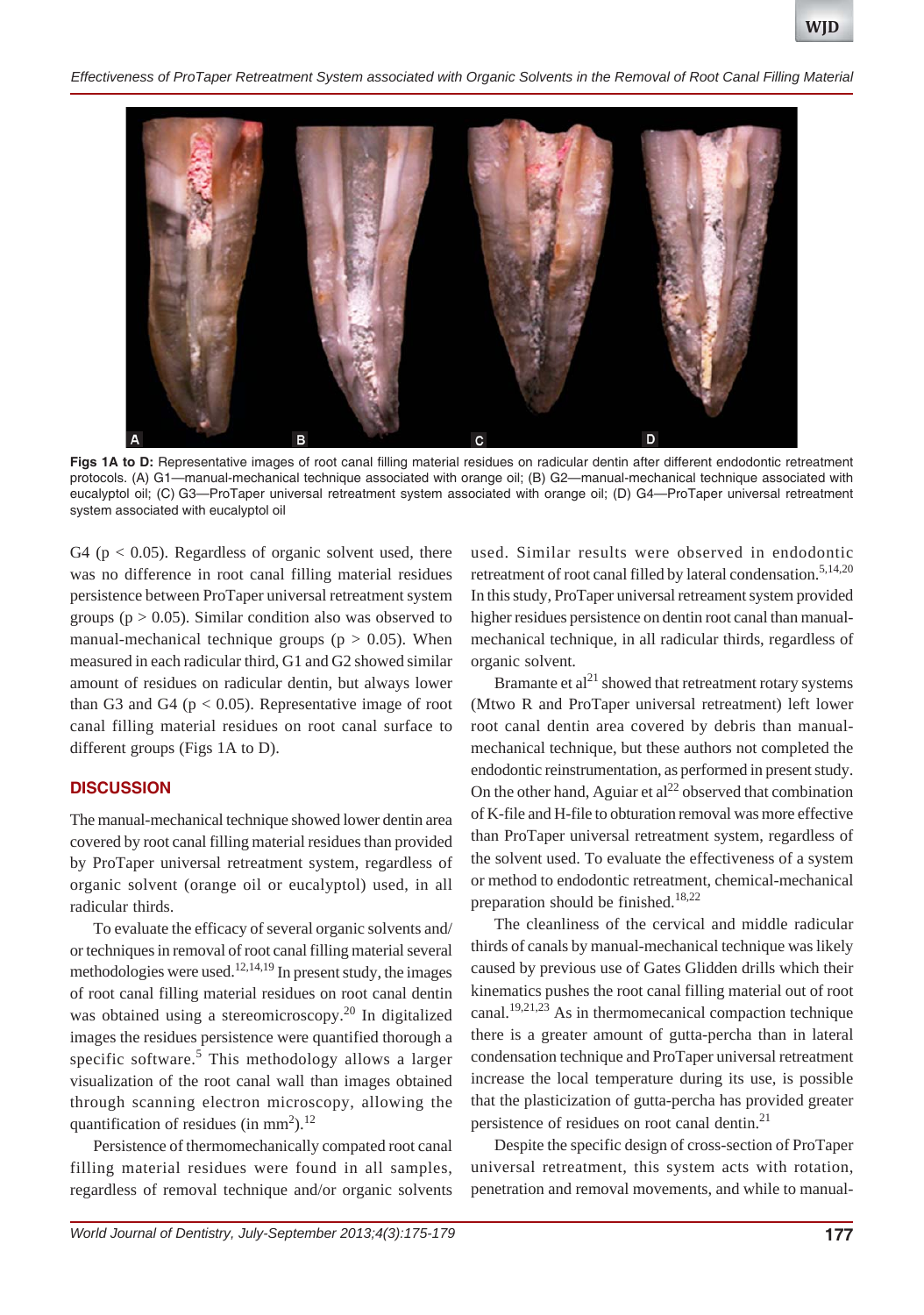mechanical technique the circumferential movement with K-file and H-file was utilized, being a kinematics more effective to removal root canal debris.<sup>24</sup> Therefore, in function these factors, the manual-mechanical technique provided lower root canal dentin area covered by root canal filling material residues than NiTi rotary instruments, in accordance to previous studies. $22,24,25$ 

The organic solvents (orange oil and eucalyptol) are frequently used in endodontic retreatment.<sup>26</sup> Despite the gutta-percha solvent action of the orange oil is similar to xylol and superior to eucalyptol, in present study, there are no increase in cleaning provided by organic solvents. $27,28$ The residues persistence on root canal dentin and consequently the similar results each other can be due to low AH Plus solubility to organic solvents used.<sup>29</sup>

Another fact that can have contributed to different results was the teeth group used in endodontic retreatment. In present study was used human extracted lower incisor in accordance to Barletta et al*.* 30 This tooth present radicular mesiodistal narrow, is possible that ProTaper universal retreatment instruments have displaced to palatal half, maintained obturation greater covered area by obturation residues in buccal half.

## **CONCLUSION**

Based on the results obtained in the present study, in removal root canal filling material compacted by thermomechanical technique, ProTaper universal retreatment system showed lower effectiveness than manual-mechanical technique, regardless of essential oil used (orange oil or eucalyptol oil).

## **CLINICAL SIGNIFICANCE**

Recently rotary instruments have been proposed to removal of root canal filling material. However, there are no studies evaluating its effectiveness in removal root canal filling material in association with orange oil or eucalyptol oil.

## **REFERENCES**

- 1. Torabinejad M, Corr R, Handsydes R, Shabahang S. Outcomes of nonsurgical retreatment and endodontic surgery: a systematic review. J Endod 2009;35:930-937.
- 2. Kvist T, Reit C. Results of endodontic retreatment: a randomized clinical study comparing surgical and nonsurgical procedures. J Endod 1999;25:814-817.
- 3. Somma F, Cammarota G, Plotino G, Grande NM, Parmejier CH. The effectiveness of manual and mechanical instrumentation for the retreatment of three different root canal filling materials. J Endod 2008;34:466-469.
- 4. Tasdemir T, Er K, Yildirim T, Celik D. Efficacy of three Rotary NiTi instruments in removing gutta-percha from root canals. Int Endod J 2008;41:191-196.
- 5. Takahashi CM, Cunha RS, de Martin AS, Fontana CE, Silveira CF, da Silveira Bueno CE. In vitro evaluation of effectiveness of ProTaper universal rotary retreatment system for gutta-percha removal with or without a solvent. J Endod 2009;35:1580-1583.
- 6. Giuliani V, Coccheti R, Pagavino G. Efficacy of ProTaper universal retreatment files in removing filling materials during root canal retreatment. J Endod 2008;34:1381-1384.
- 7. Gu LS, Ling JQ, Wei X, Huang XY. Efficacy of ProTaper universal rotary retreatment system for gutta-percha removal from root canals. Int Endod J 2008;41:288-295.
- 8. Mushtaq M, Farooq R, Ibrahim M, Khan FY. Dissolving efficacy of different organic solvents on gutta-percha and resilon root canal obturating materials at different immersion time intervals. J Conserv Dent 2012;15:141-145.
- 9. Kaplowitz GJ. Evaluation of the ability of essential oils to dissolve gutta-percha. J Endod 1991;17:448-449.
- 10. Uemura M, Hata G, Toda T, Weine FS. Effectiveness of eucalyptol and d-limonene as gutta-percha solvents. J Endod 1997;23:739-741.
- 11. Pécora JD, Spanó JCE, Barbin EL. In vitro study on the softening of gutta-percha in endodontic retreatment. Braz Dent J 1993;4:43-47.
- 12. Scelza MF, Coil JM, Maciel AC, Oliveira LR, Scelza P. Comparative SEM evaluation of three solvents used in endodontic retreatment: an ex vivo study. J Appl Oral Sci 2008;16:24-29.
- 13. Hunter KR, Doblecki W, Pelleu GB Jr. Halothane and eucalyptol as alternatives to chloroform for softening gutta-percha. J Endod 1991;17:310-312.
- 14. Só MV, de Figueiredo JA, Freitas-Fachin EV, et al. Clinical microscopic analysis of ProTaper retreatment system efficacy considering root canal thirds using three endodontic sealers. Microsc Res Tech 2012; 75:1233-1236.
- 15. Tagger M, Tamse A, Katz A, Korzen BH. Evaluation of the apical seal produced by a hybrid root canal filling method, combining lateral condensation and thermatic compactation. J Endod 1984;10:299-303.
- 16. Marciano MA, Bramante CM, Duarte MA, Delgado RJ, Ordinola-Zapata R, Garcia RB. Evaluation of single root canal filled using lateral compaction, Tagger's hybrid, Microseal, and Guttaflow techniques. Braz Dent J 2010;21:411-415.
- 17. Morgan LF, Montgomery S. An evaluation of the crown-down pressureless technique. J Endod 1984;10:491-498.
- 18. Duarte MA, Só MV, Cimadon VB, Zucatto C, Vier-Pelisser FV, Kuga MC. Effectiveness of rotary or manual techniques for removing a 6-year-old filling material. Braz Dent J 2010;21:148-152.
- 19. Só MV, Saran C, Magro ML, Vier-Pelisser FV, Munhoz M. Efficacy of ProTaper retreatment system in root canals filled with gutta-percha and two endodontic sealers. J Endod 2008;34:1223-1225.
- 20. Imura N, Kato AS, Hata GI, Uemura M, Toda T, Weine F. A comparison of the relative efficacies of four hand and Rotary instrumentation tecnhiques during endodontic retreatment. Int Endod J 2000;33:361-366.
- 21. Bramante CM, Fidelis NS, Assumpção TS, et al. Heat release, time required, and cleaning ability of MTwo R and ProTaper universal retreatment systems in the removal of filling material. J Endod 2010;36:1870-1873.
- 22. Aguiar CM, Lima GAC, Bernart FD, Câmara AC. Effectiveness of the ProTaper universal retreatmentTM system and the manual